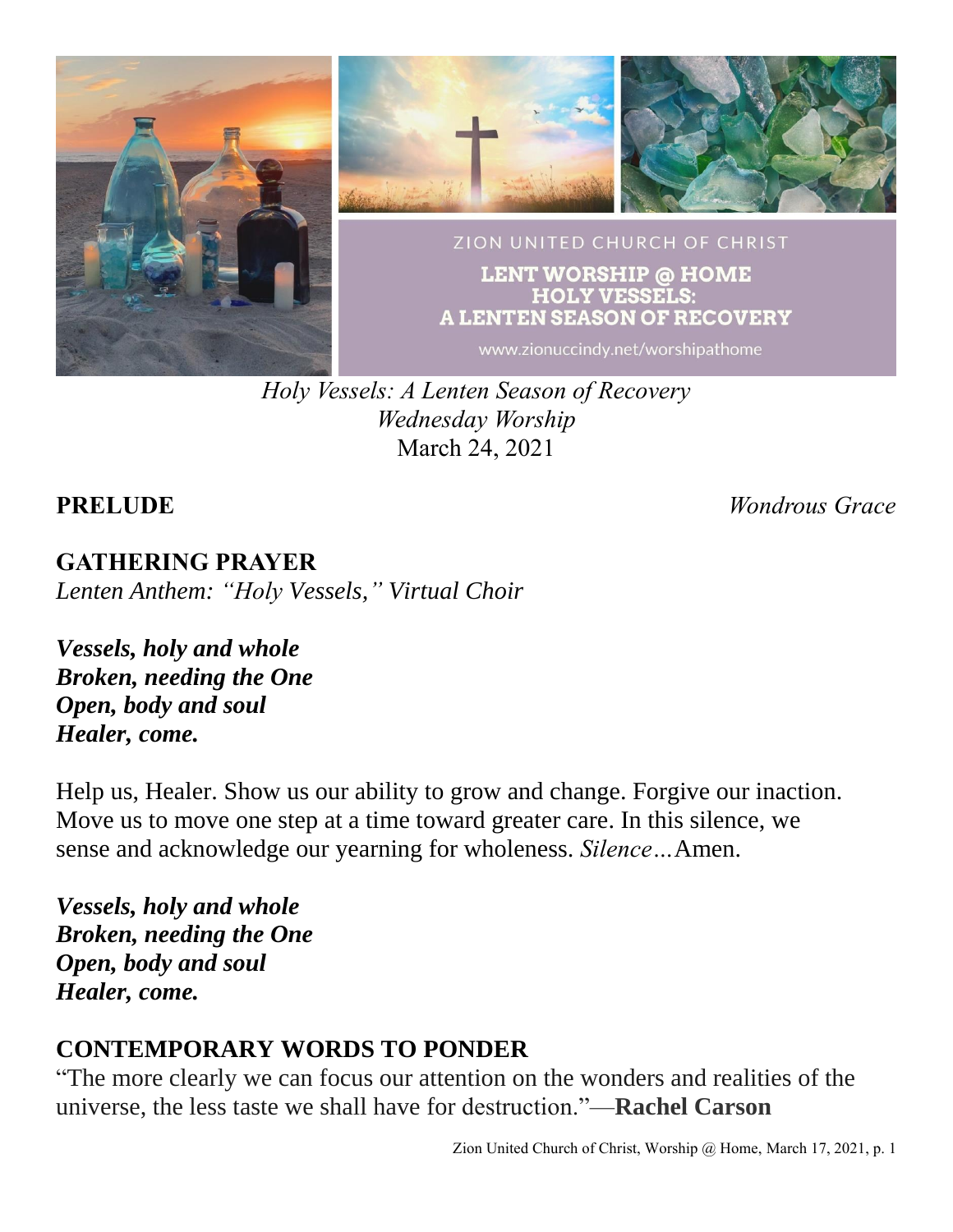"Everybody needs beauty as well as bread, places to play in and pray in, where nature may heal and give strength to body and soul."—**John Muir**

"We don't inherit the earth from our ancestors, we borrow it from our children."— **David Brower**

### **WE HEAR GOD'S WORD** *Matthew 8:18-27*

Now when Jesus saw great crowds around him, he gave orders to go over to the other side. A scribe then approached and said, "Teacher, I will follow you wherever you go." And Jesus said to him, "Foxes have holes, and birds of the air have nests; but the Son of Man has nowhere to lay his head." Another of his disciples said to him, "Lord, first let me go and bury my father." But Jesus said to him, "Follow me, and let the dead bury their own dead."

And when he got into the boat, his disciples followed him. A windstorm arose on the sea, so great that the boat was being swamped by the waves; but he was asleep. And they went and woke him up, saying, "Lord, save us! We are perishing!" And he said to them, "Why are you afraid, you of little faith?" Then he got up and rebuked the winds and the sea; and there was a dead calm. They were amazed, saying, "What sort of man is this, that even the winds and the sea obey him?"

## **RITUAL ACTION FOR THE WEEK**

The words of Jesus we highlight this week from the healing story are "follow me and let the dead bury their own dead." These may seem like harsh words. And yet we hear Jesus' urgency. *Now* is the time to move, no matter how difficult, we cannot wait. What is past is past. There is brokenness and there are casualties in its wake. But we can move forward. We can make changes. We can face storms because we are a people led by the Healer, the Calm-in-the-Storm who can offer us faith in the midst of fear.



**HYMN** *Be Still for the Spirit of the Lord*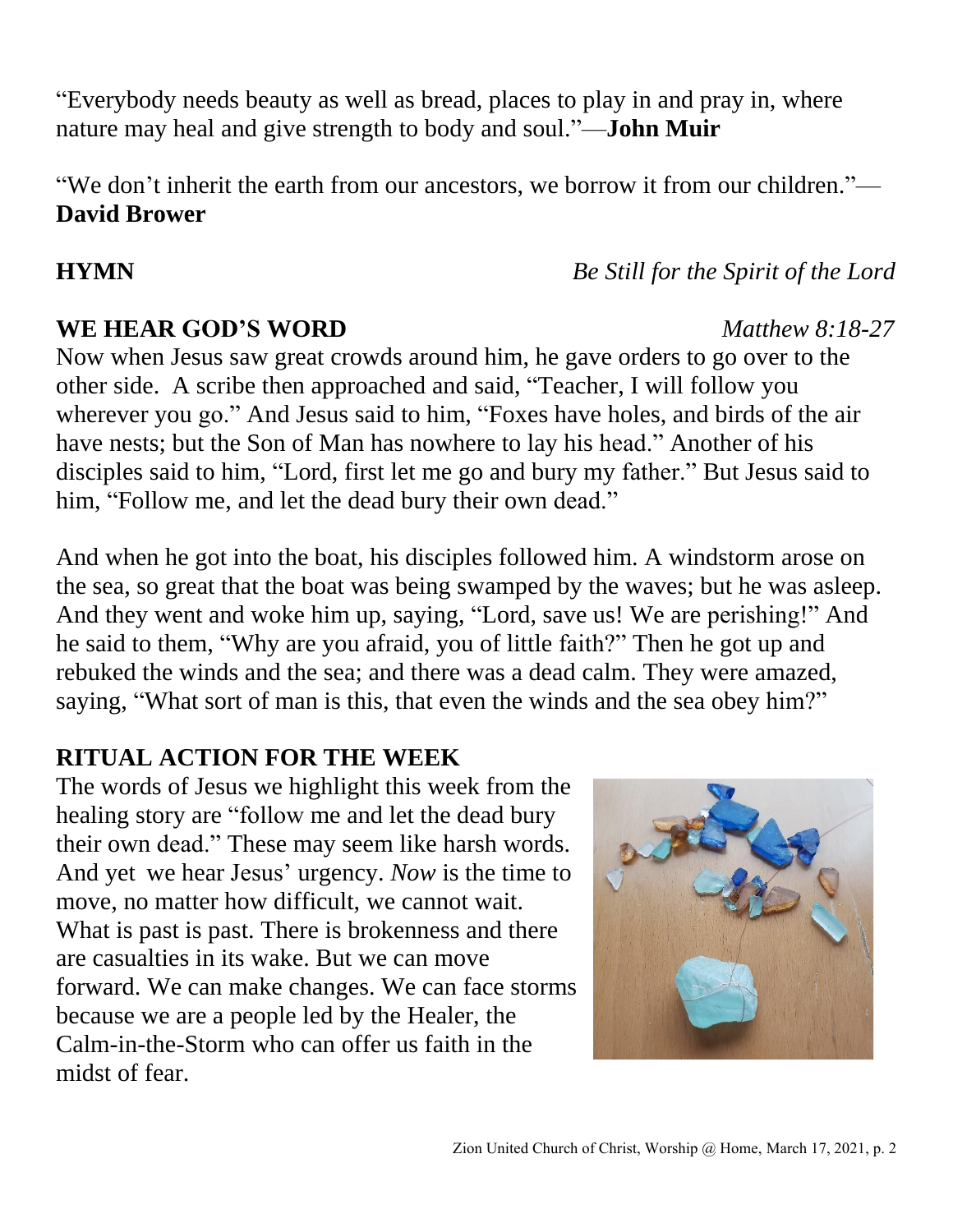And so this week for our symbolic ritual action, we are going to restore some beauty by adding to the beauty of our glass pieces. You received thin craft wire in your Lent @ Home Kits, and you are invite to wrap some of that wire around one of your pieces of beach glass, creating a pendant that can be hung in a window or as a necklace, a constant reminder of our role as those who must "take care," must care for and contribute to, rather than diminish, the beauty of this earth.



Take some time now to do this simple wrapping and crafting with the wire and glass. Remember that even from these pieces of glass, shattered in the past, right now, in these moments, they can be restored to beauty.

# **WE RESPOND TO GOD'S WORD WITH OUR GIVING**

**Invitation –** Let us bring our gifts to God, our Creator and Sustainer. May these gifts be a sign of our gratitude for what God has done for us, blessing us with the beauty of this world and the beauty of the life sustained by God's creation. Whatever gift you bring tonight, know that with it God can do amazing things.

You can mail your offerings to our office. We check the mail regularly. Zion United Church of Christ 8916 E. Troy Ave. Indianapolis, IN 46239

Or, you can donate through our website through our secure PayPal button at www.zionuccindy.net/donate. Please know that PayPal receives a 2.2% processing fee and a \$0.30 transaction charge. You are able to set up reoccurring, monthly payments.

**We Give Thanks** – Creator and Sustainer of life, may these gifts be used to bring healing and wholeness to the world. May the ministries that these gifts support share far and wide your restoring and renewing love. Amen.

## **PRAYERS OF THE PEOPLE**

*Song of Preparation: "Make Us Holy, Make Us Whole*," Martha & Michael Main